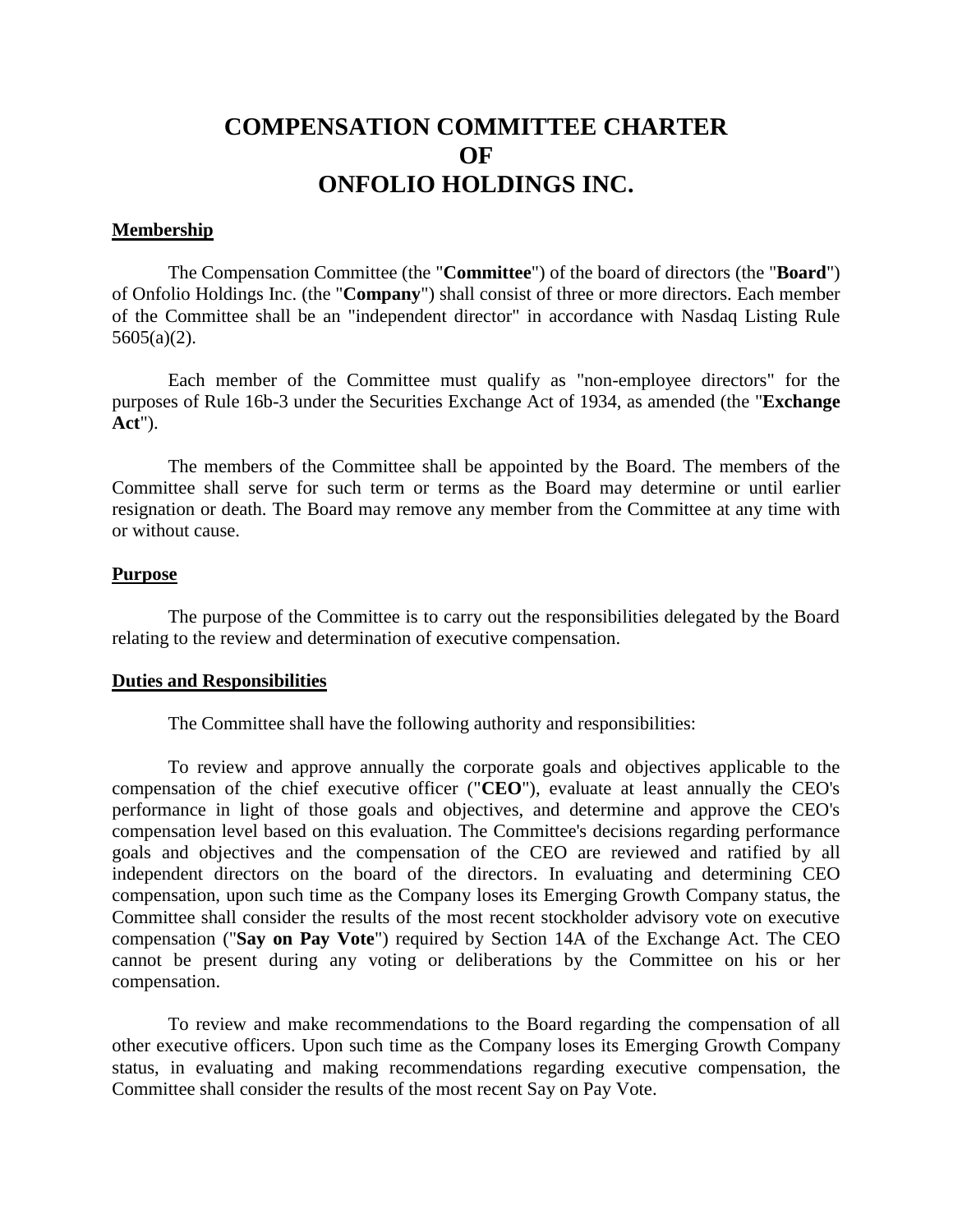To review, and make recommendations to the Board regarding, incentive compensation plans and equity-based plans, and where appropriate or required, recommend for approval by the stockholders of the Company, which includes the ability to adopt, amend and terminate such plans. Upon such time as the Company loses its Emerging Growth Company status, in reviewing and making recommendations regarding incentive compensation plans and equity-based plans, including whether to adopt, amend or terminate any such plans, the Committee shall consider the results of the most recent Say on Pay Vote.

To review and discuss with management the Company's Compensation Discussion and Analysis ("**CD&A**") and the related executive compensation information, recommend that the CD&A and related executive compensation information be included in the Company's annual report on Form 10-K and proxy statement, and if required by applicable requirements of the rules of the SEC or the rules of the NASDAQ Stock Market, produce the compensation committee report on executive officer compensation required to be included in the Company's proxy statement or annual report on Form 10-K.

To review the Company's incentive compensation arrangements to determine whether they encourage excessive risk-taking, to review and discuss at least annually the relationship between risk management policies and practices and compensation, and to evaluate compensation policies and practices that could mitigate any such risk.

Upon such time as the Company loses its Emerging Growth Company status, to review and recommend to the Board for approval the frequency with which the Company will conduct Say on Pay Votes, taking into account the results of the most recent stockholder advisory vote on frequency of Say on Pay Votes required by Section 14A of the Exchange Act, and review and approve the proposals regarding the Say on Pay Vote and the frequency of the Say on Pay Vote to be included in the Company's proxy statement.

To review all director compensation and benefits for service on the Board and Board committees at least once a year and to recommend any changes to the Board as necessary.

#### **Outside Advisors**

The Committee shall have the authority, in its sole discretion, to select, retain and obtain the advice of a compensation consultant as necessary to assist with the execution of its duties and responsibilities as set forth in this Charter. The Committee shall set the compensation, and oversee the work, of the compensation consultant. The Committee shall have the authority, in its sole discretion, to retain and obtain the advice and assistance of outside legal counsel and such other advisors as it deems necessary to fulfill its duties and responsibilities under this Charter. The Committee shall set the compensation, and oversee the work, of its outside legal counsel and other advisors. The Committee shall receive appropriate funding from the Company, as determined by the Committee in its capacity as a committee of the Board, for the payment of compensation to its compensation consultants, outside legal counsel and any other advisors. However, the Committee shall not be required to implement or act consistently with the advice or recommendations of its compensation consultant, legal counsel or other advisor to the compensation committee, and the authority granted in this Charter shall not affect the ability or